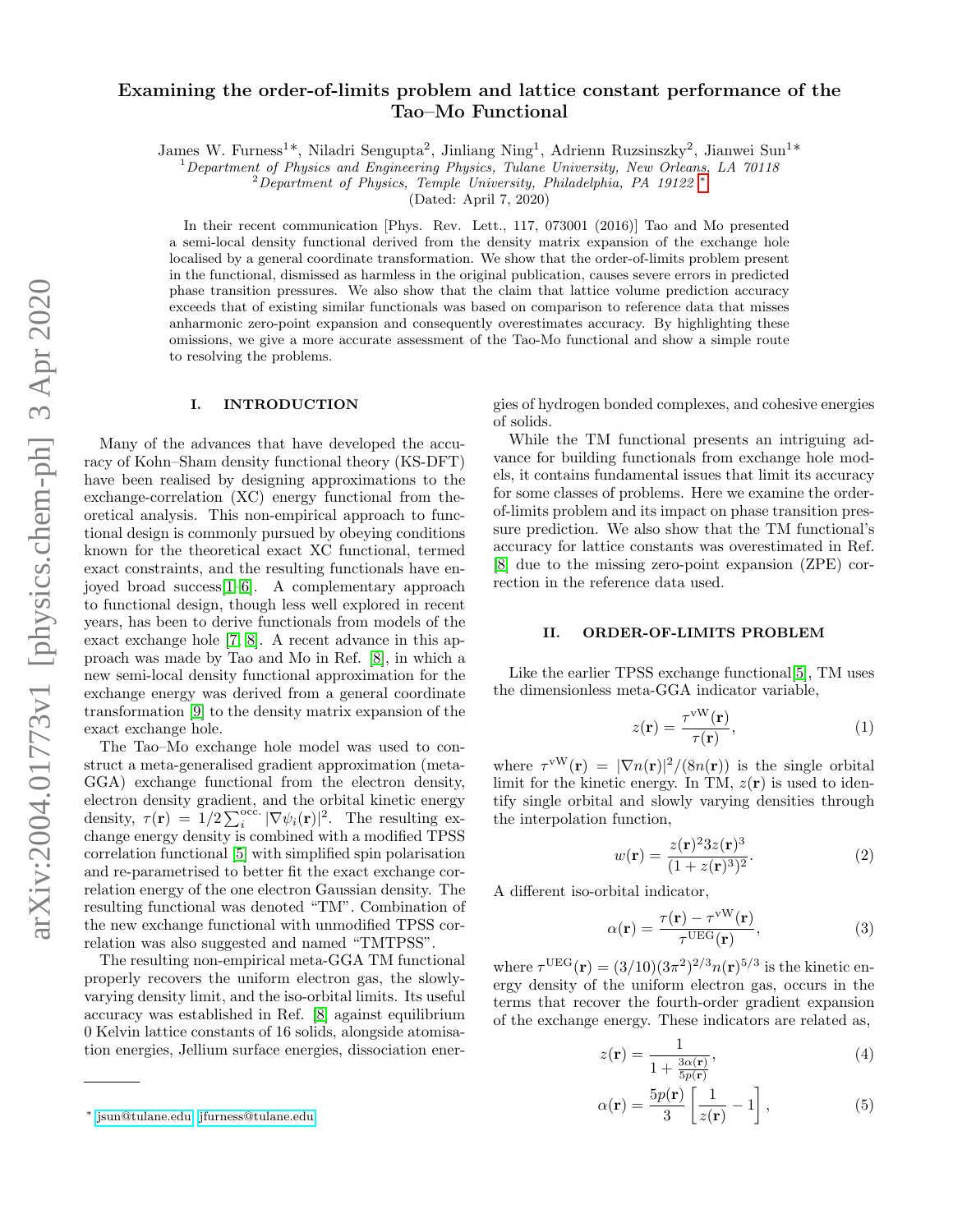

<span id="page-1-1"></span>FIG. 1. The exchange enhancement factor for the TM func-tional of Ref. [\[8\]](#page-3-3) as a function of p and  $\alpha$ . The order-of-limits discontinuity is visible at  $(0, 0)$ . Edges  $p = 0$  and  $\alpha = 0$  are highlighted red.

through square of the reduced density gradient,

$$
p(\mathbf{r}) = s(\mathbf{r})^2 = \frac{|\nabla n(\mathbf{r})|^2}{4(3\pi^2)^{2/3}n(\mathbf{r})^{8/3}},
$$
(6)

$$
=\frac{3}{5}\frac{\tau^{vW}(\mathbf{r})}{\tau^{UEG}(\mathbf{r})}.
$$
 (7)

Other iso-orbital indicator functions are also known[\[10,](#page-3-6) [11\]](#page-3-7).

Combined dependence on  $\alpha$  and z introduces an orderof-limits problem into TM that was first identified for TPSS in Ref. [\[12\]](#page-3-8). This problem was identified in the initial publication of TM [\[8\]](#page-3-3) but disregarded as harmless. To the contrary, the order-of-limits problem has been shown to be the leading cause of error in TPSS predictions of phase transition pressures[\[13\]](#page-3-9) and we will show here that the same is true for TM.

The order-of-limits discontinuity can be seen when the enhancement factor,  $F_{\rm x}$ , (Eq. 11 of Ref. [\[8\]](#page-3-3)) is expressed in terms of p and  $\alpha$  using Eqs. [4-](#page-0-1)[7.](#page-1-0) Taking the limit of  $p \to 0$  followed by the limit  $\alpha \to 0$  gives,

$$
\lim_{\alpha \to 0} \left[ \lim_{p \to 0} \left[ F_{\mathbf{x}}(p, \alpha) \right] \right] = 1.0137, \tag{8}
$$

whereas reversing the order and taking the limit of  $\alpha \to 0$ followed by  $p \to 0$ ,

$$
\lim_{p \to 0} \left[ \lim_{\alpha \to 0} \left[ F_{\mathbf{x}}(p, \alpha) \right] \right] = 1.1132. \tag{9}
$$

This discontinuity is shown graphically in Figure [1,](#page-1-1) which plots the TM exchange enhancement as a function of p and  $\alpha$ . Following the  $F_x[p = 0, \alpha]$  and  $F_x[p, \alpha = 0]$ edges, highlighted red, reveals the discontinuity at  $F_{\rm x}[p]$  $0, \alpha = 0$ .



<span id="page-1-2"></span>FIG. 2. The exchange enhancement factor of the TM functional<sup>[\[8\]](#page-3-3)</sup> along the  $Li<sub>2</sub>$  internuclear axis, evaluated for Hartree–Fock orbitals in the aug-cc-pVQZ basis[\[15\]](#page-4-0). Orderof-limits discontinuities are visible at the nuclei (indicated with dashed vertical lines) and at the bond centre  $z = 0$ .

<span id="page-1-0"></span>Ref. [\[8\]](#page-3-3) asserts that the discontinuity at  $p = \alpha = 0$  is not a practical concern, stating that such behaviour only occurs close to the nuclei. This assertion is incorrect and important counter examples are found at the centre of stretched covalent single bonds[\[12–](#page-3-8)[14\]](#page-3-10). An example of this is shown in Figure [2,](#page-1-2) which plots  $F_x$  along the bond axis of stretched Li2. The effect of the order-oflimits discontinuity is clearly seen at the bond centre (as well as at the nuclei) as downwards spikes caused by the exchange enhancement jumping between the two limits.

Far from being harmless, the order-of-limits problem was identified in Refs. [\[13\]](#page-3-9) and [\[14\]](#page-3-10) as the leading source of errors for TPSS in crystal structure energy differences and in the cohesive energies of insulating solids. The severity of this problem is clearly revealed by comparing the accuracy of a small but representative set of phase transitions calculated by TM, that suffers the order-oflimits problem) with those calculated of the SCAN functional [\[6\]](#page-3-1) which does not.

The test set is comprised of semiconductor-metal, metal-metal, and semiconductor-insulator transitions for which thermal effects are small enough to allow direct comparison between experimental and predicted results. All calculations were made following the procedure of Ref. [\[16\]](#page-4-1), using the Vienna ab initio simulation package (VASP) [\[17,](#page-4-2) [18\]](#page-4-3) with PBE projector augmented waves that include the kinetic energy density component for B, N, Si, O, and C and fully occupied d-shell electrons with kinetic energy density components for Ga, As, Pb, and Ge. Gamma-centered Monkhorst–Pack k-mesh were used throughout. The k-mesh point densities and cutoff energy for the plane wave basis are as detailed in Ref. [\[16\]](#page-4-1) supplemental material Table S1.

First, we note that both TM and SCAN give high ac-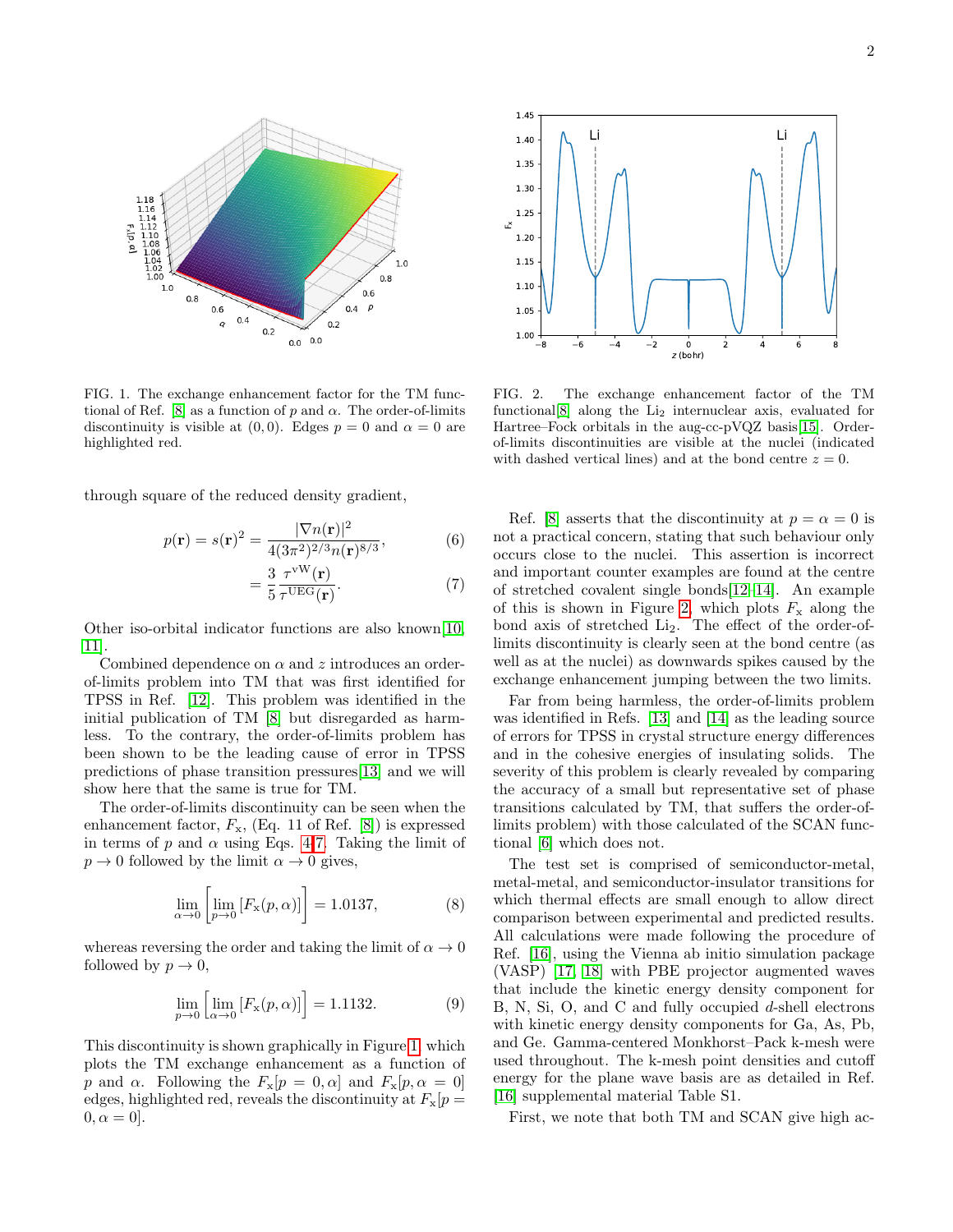TABLE I. Equilibrium cell volumes  $(\AA^3)$ . Mean error (ME) and mean absolute error (MAE) are given relative to experiment. Experimental reference values were taken from the reported ICSD values via the Materials Project database[\[19\]](#page-4-4) unless otherwise noted. Computational details are given in main text.

|                  | SCAN    | TM      | Expt.[19] |
|------------------|---------|---------|-----------|
| Si(Diamond)      | 39.976  | 39.623  | 40.037    |
| $Si(\beta Sn)$   | 59.772  | 58.583  | $55.82*$  |
| Ge(Diamond)      | 45.287  | 43.902  | 45.271    |
| $Ge(\beta Sn)$   | 74.214  | 68.925  |           |
| GaAs(ZnS)        | 45.592  | 45.414  | 45.138    |
| GaAs(Cmcm)       | 147.248 | 147.922 |           |
| SiO2(Quartz)     | 37.357  | 36.819  | 37.803    |
| SiO2(Stishovite) | 23.284  | 23.590  | 23.325    |
| Pb(FCC)          | 30.648  | 29.949  | 30.010    |
| Pb(HCP)          | 60.976  | 59.591  | 48.530    |
| BN(Cubic)        | 11.742  | 11.763  | 11.664    |
| BN(Hexagonal)    | 35.963  | 35.108  | 36.701    |
| <b>ME</b>        | 1.630   | 1.004   |           |
| MAE              | 1.887   | 1.889   |           |
|                  |         |         | $*Ref.$   |

TABLE II. Transition pressures (GPa) for structural phase transitions. Mean error (ME) and mean absolute error (MAE) are given relative to experiment[\[21\]](#page-4-6). Computational details given in main text.

<span id="page-2-0"></span>

|                  |           |             | SCAN TM Expt.[21] |
|------------------|-----------|-------------|-------------------|
| $\overline{Si}$  | 14.5      | 3.9         | 12.0              |
| Ge               | 11.3      | 6.7         | 10.6              |
| GaAs             | 17.1      | 8.2         | 15.0              |
| SiO <sub>2</sub> | 4.6       | 1.0         | $7.5*$            |
| Ph               | 16.4 10.0 |             | 14.0              |
| BN               |           | $2.8 - 1.2$ | 5.0               |
| <b>ME</b>        |           | $0.4 - 5.9$ |                   |
| MAE              |           | 2.1 5.9     |                   |
|                  |           |             |                   |

curacy equilibrium cell volumes for all phases of the test systems. The similar performance for equilibrium volumes follows directly from accurate lattice constant predictions which are not directly affected by the order-oflimits problem. A different result is seen for the transition pressures, which are reported in Table [II.](#page-2-0) The orderof-limits problem causes the TM functional to strongly underestimate the phase transition energy for every system in the set, with qualitatively incorrect phase ordering seen for BN. A similar performance for TPSS was reported in Ref [\[14\]](#page-3-10), which has the same order-of-limits problem. In contrast, the SCAN functional which does not suffer the order-of-limits problem predicts accurate phase transition pressures for every system. We must therefore conclude that, contrary to Ref. [\[8\]](#page-3-3), the orderof-limits problem in TM cannot be dismissed.

In principle, the order-of-limits problem could be removed from the TM functional to make a revised-TM functional analogous to the regularised-TPSS proposed in Ref. [\[13\]](#page-3-9). The order-of-limits problem stems from the interpolation function, Eq. [2,](#page-0-2) that joins the slowly varying exchange enhancement factor to the density matrix expansion exchange enhancement factor[\[8\]](#page-3-3). If this interpolation function were substituted for a function of  $\alpha$  under the constraint that,

$$
w(\alpha = 1) = 0 \tag{10}
$$

then the order-of-limits problem would be resolved. The fourth order gradient correction term,  $F_{\rm x}^{\rm SC}$  in Ref. [\[8\]](#page-3-3), should be suitably modified to maintain the correct gradient expansion for the new interpolation function.

As there is no simple mapping between z and  $\alpha$  and functional performance is likely to be sensitive to the exact nature of  $w(\alpha)$ , deriving and testing a revised TM functional is beyond the scope of the current communication. Inspiration for possible  $w(\alpha)$  could be taken from other non-empirical interpolation based meta-GGA functionals[\[6,](#page-3-1) [23](#page-4-8)[–25\]](#page-4-9).

# III. ANHARMONIC CORRECTION TO LATTICE CONSTANTS

Accurate prediction of lattice constants is an important indicator of functional performance both as a measure directly relevant to experiment, and as a property that underpins many others. Direct comparison of calculated lattice constants to experimental data is complicated by zero-point phonon effects in the experimental data that cause an anharmonic zero-point expansion (ZPE) of measured lattice constants. The impact of this anharmonic ZPE was calculated in Ref. [\[26\]](#page-4-10) and found to expand lattice constants by around 0.015Å ( $\approx 0.35\%$ ) for a set of 24 solids.

The experimental reference data used in Ref. [\[8\]](#page-3-3) were obtained by extrapolating finite temperature experimental lattice constants to 0 Kelvin. Extrapolating in this way implicitly includes anharmonic ZPE effects so such data is not directly comparable with single point electronic structure calculations in which the nuclei are treated with harmonic potentials. Hence, neglecting to control for anharmonic ZPE introduced a systematic error into the assessment of TM performance for lattice constants.

The original assessment in Ref. [\[8\]](#page-3-3) was made from 13 bulk crystalline solids. This set includes main-group metals (Li, Al), semiconductors (diamond, Si, β-SiC, GaAs), ionic crystals (NaCl, NaF, LiCl, LiF, MgO), and transition metals (Cu, Ag). Comparable SCAN data is available from Ref. [\[16\]](#page-4-1) and is included here. We repeat the analysis of Ref. [\[8\]](#page-3-3) using reference data properly corrected for anharmonic ZPE, the results of which are presented in Table [III.](#page-3-11) Computational details follow those detailed in Section [II.](#page-0-3)

The uncorrected reference data used in Ref. [\[8\]](#page-3-3) indeed suggests the conclusion that TM, and to a lesser extent TMTPSS, predicts lattice constants with higher accuracy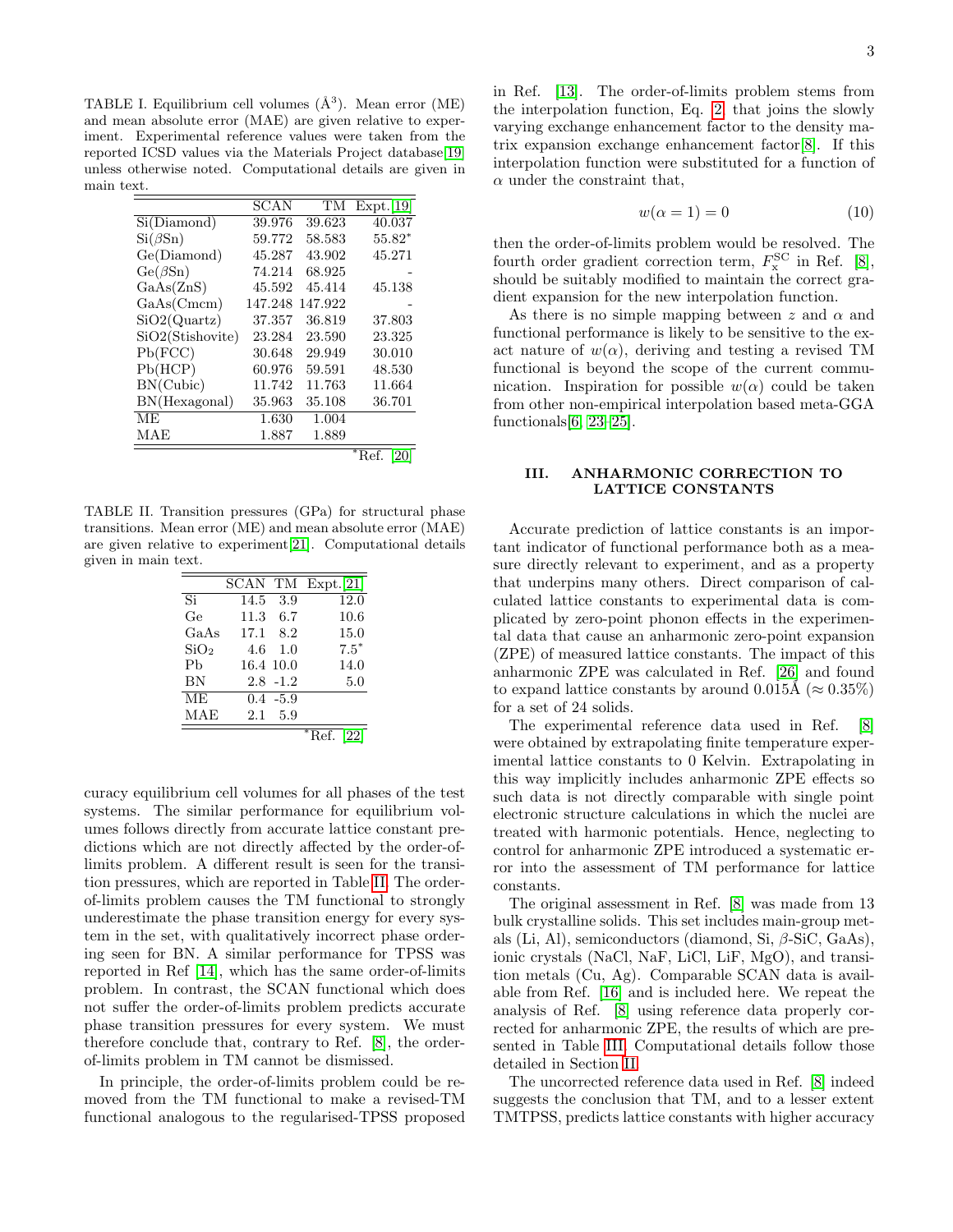<span id="page-3-11"></span>TABLE III. Mean error (ME) and mean absolute error (MAE) for lattice constants  $(\hat{A})$  of 13 bulk crystalline solids calculated with zero-point expansion (ZPE) correction, and without (as used in Ref. [\[8\]](#page-3-3)).

|                      | ZPE-Uncorrected ZPE-Corrected |               |        |       |
|----------------------|-------------------------------|---------------|--------|-------|
|                      | ME.                           |               | MAE ME | MAE   |
| $\overline{S}$ CAN   | $-0.013$                      | 0.018   0.004 |        | 0.011 |
| <b>TM</b>            | $-0.001$                      | 0.012 0.015   |        | 0.019 |
| TMTPSS $\vert$ 0.008 |                               | 0.015 0.024   |        | 0.028 |

than SCAN. The reference data with proper anharmonic ZPE corrections shows the error of this conclusion however, with SCAN instead having higher accuracy than both TM and TMTPSS.

### IV. CONCLUSION

Whilst Ref. [\[8\]](#page-3-3) presents an appealing non-empirical functional, assessment of its performance was flawed in two important aspects. Firstly, the order-of-limits problem is more severe for TM than initially claimed and we have shown that it causes significant error for transition pressure predictions. A route to revising the functional to remove this problem is clear however, if the interpolation function is redesigned as a function of  $\alpha$ . Secondly, whilst both TM and TMTPSS make accurate predictions of lattice constants, the lack of anharmonic ZPE correc-

- <span id="page-3-0"></span>[1] W. Kohn and L. J. Sham, Self-consistent equations including exchange and correlation effects, [Physical Review](https://doi.org/10.1103/PhysRev.140.A1133) 140[, A1133 \(1965\).](https://doi.org/10.1103/PhysRev.140.A1133)
- [2] S. H. Vosko, L. Wilk, and M. Nusair, Accurate spindependent electron liquid correlation energies for local spin density calculations: a critical analysis, [Canadian](https://doi.org/10.1139/p80-159) [Journal of Physics](https://doi.org/10.1139/p80-159) 58, 1200 (1980).
- [3] J. P. Perdew, K. Burke, and M. Ernzerhof, Generalized Gradient Approximation Made Simple., Physical Review Letters 77, 3865 (1996).
- [4] A. Cancio, G. P. Chen, B. T. Krull, and K. Burke, Fitting a round peg into a round hole: Asymptotically correcting the generalized gradient approximation for correlation, [Journal of Chemical Physics](https://doi.org/10.1063/1.5021597) 149, 084116 (2018).
- <span id="page-3-5"></span>[5] J. Tao, J. P. Perdew, V. N. Staroverov, and G. E. Scuseria, Climbing the Density Functional Ladder: Non-Empirical Meta-Generalized Gradient Approximation Designed for Molecules and Solids, [Physical Review Let](https://doi.org/10.1103/PhysRevLett.91.146401)ters 91[, 146401 \(2003\).](https://doi.org/10.1103/PhysRevLett.91.146401)
- <span id="page-3-1"></span>[6] J. Sun, A. Ruzsinszky, and J. P. Perdew, Strongly Constrained and Appropriately Normed Semilocal Density Functional, [Physical Review Letters](https://doi.org/10.1103/PhysRevLett.115.036402) 115, 036402 (2015).
- <span id="page-3-2"></span>[7] A. D. Becke and M. R. Roussel, Exchange holes in inhomogeneous systems: A coordinate-space model, [Physical](https://doi.org/10.1103/PhysRevA.39.3761) Review A 39[, 3761 \(1989\).](https://doi.org/10.1103/PhysRevA.39.3761)

tion in the reference data caused Ref. [\[8\]](#page-3-3) to incorrectly conclude that TM is more accurate than other meta-GGA functionals, such as SCAN, for this property. When the assessment is repeated with properly ZPE-corrected reference data the apparent accuracy is worsened with TM and TMTPSS showing worse accuracy than SCAN, though we stress that all three functionals are impressively accurate. Given the compelling theoretical foundations of TM, we feel that the functional would be well served by a revision that solves the order-of-limits problem.

### V. ACKNOWLEDGEMENTS

J. F., J. N., and J. S. acknowledge the support of the U.S. DOE, Office of Science, Basic Energy Sciences Grant No. [de-sc0019350](http://arxiv.org/abs/de-sc/0019350) (core research). The research of A. R. was supported by the National Science Foundation under Grant No.DMR-1553022. The authors were saddened to hear of the recent passing of Prof. J. Tao and would like to recognise the valuable contributions he made to the DFT community and the wider sciences.

## VI. DATA AVAILABILITY STATEMENT

The data that support the findings of this study are available from the corresponding author upon reasonable request.

- <span id="page-3-3"></span>[8] J. Tao and Y. Mo, Accurate Semilocal Density Functional for Condensed-Matter Physics and Quantum Chemistry, [Physical Review Letters](https://doi.org/10.1103/PhysRevLett.117.073001) 117, 073001 (2016).
- <span id="page-3-4"></span>[9] J. P. Perdew, A. Ruzsinszky, G. I. Csonka, O. A. Vydrov, G. E. Scuseria, V. N. Staroverov, and J. Tao, Exchange and correlation in open systems of fluctuating electron number, [Physical Review A](https://doi.org/10.1103/PhysRevA.76.040501) 76, 040501 (2007), [arXiv:0702283 \[cond-mat\].](https://arxiv.org/abs/0702283)
- <span id="page-3-6"></span>[10] Y. Zhao and D. G. Truhlar, A new local density functional for main-group thermochemistry, transition metal bonding, thermochemical kinetics, and noncovalent interactions, [Journal of Chemical Physics](https://doi.org/10.1063/1.2370993) 125, 194101 (2006).
- <span id="page-3-7"></span>[11] J. W. Furness and J. Sun, Enhancing the efficiency of density functionals with an improved iso-orbital indicator, [Physical Review B](https://doi.org/10.1103/PhysRevB.99.041119) 99, 041119 (2019).
- <span id="page-3-8"></span>[12] J. P. Perdew, J. Tao, V. N. Staroverov, and G. E. Scuseria, Meta-generalized gradient approximation: Explanation of a realistic nonempirical density functional, [Jour](https://doi.org/10.1063/1.1665298)[nal of Chemical Physics](https://doi.org/10.1063/1.1665298) 120, 6898 (2004).
- <span id="page-3-9"></span>[13] A. Ruzsinszky, J. Sun, B. Xiao, and G. I. Csonka, A meta-GGA made free of the order of limits anomaly, [Journal](https://doi.org/10.1021/ct300269u) [of Chemical Theory and Computation](https://doi.org/10.1021/ct300269u) 8, 2078 (2012).
- <span id="page-3-10"></span>[14] B. Xiao, J. Sun, A. Ruzsinszky, J. Feng, R. Haunschild, G. E. Scuseria, and J. P. Perdew, Testing density functionals for structural phase transitions of solids under pressure: Si, SiO2, and Zr, Physical Review B 88,